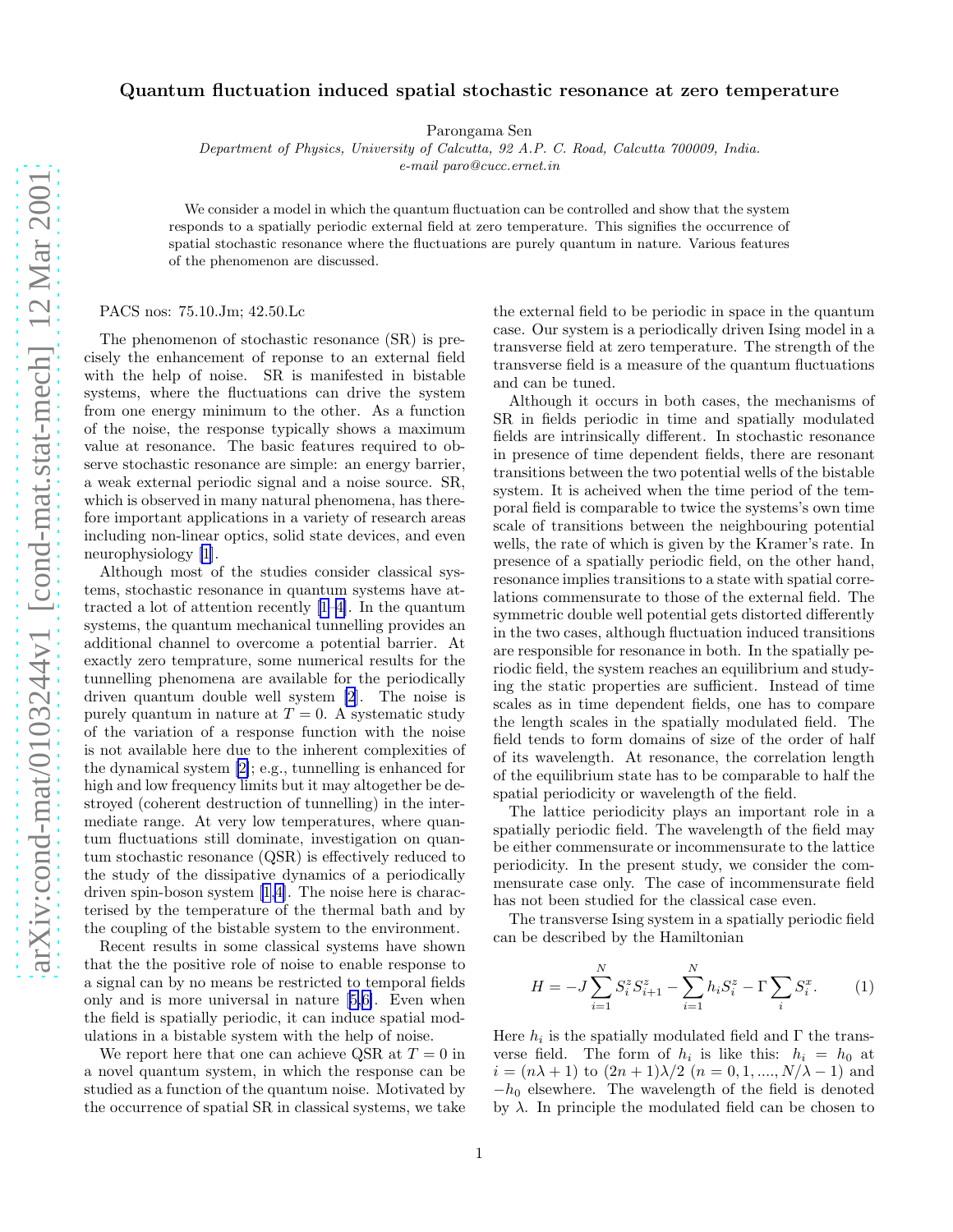be of any form, for simplicity we choose a square wave form. The Hamiltonian (1) is comparable to that of the transverse Ising model in a field periodic in time[[7,8](#page-2-0)] which is studied in the context of quantum dynamical phenomena. We consider a spatial equivalent and will be commenting on the comparable features later in this paper.

In the absence of the longitudinal field, the system has a quantum critical point at  $\Gamma/J = 1$  [\[9](#page-2-0)]. With the field, which is competing in nature, the phase transitions in the  $\Gamma-h_0$ plane have been recently studied [[10\]](#page-2-0). The system shows a continuous order-disorder phase transition from  $\Gamma/J = 1$  at  $h_0 = 0$  to  $\Gamma/J = 0$  at  $h_0 = 4J/\lambda$ . Beyond this value of  $h_0$ , the system is field dominated and no phase transition can occur here. Thus our study will be limited to the region  $h_0 < 4\lambda/J$ , beyond which the system responds to the field spontaneously.  $\Gamma = 0, h_0 = 4J/\lambda$  is a multiphase point. The model has the additional feature that the competing field and the tunnelling field scale similarly close to criticality.

We obtain the average correlations between the local fields and spin components in the longitudinal  $(z)$  direction:

$$
g(h_0, \Gamma) = \frac{1}{N} \left[\frac{1}{h_0} \sum_i \langle S_i^z h_i \rangle\right],\tag{2}
$$

 $\langle \ldots \rangle$  is the expectation value and consider it as the re-sponsefunction [[5\]](#page-2-0).  $g(h_0, \Gamma) \leq 1$  by definition. Resonance will imply a maximum value of  $g(h_0, \Gamma)$ .

Stochastic resonance is a process induced by fluctuation. In a system which undergoes a continuous phase transition, the fluctuations are maximum at the critical point. However, SR is expected away from criticality where fluctuation is lesser. This is because at the critical point, the correlation length diverges and all other length scales are irrelevant. But for spatial SR to occur, the spin correlation length should equal the imposed spatial modulation. The latter being finite, SR will occur in a regime away from the critical point This is confirmed in our results.

We conduct a numerical study by diagonalising the Hamiltonian matrix for finite chains using Lanczos method. The system sizes are restricted to multiples of the wavelength  $\lambda$  of the field. We obtain results for system sizes  $N < 18$  with periodic boundary conditions. In Fig. 1, we show how the spins orient spatially (the  $z$ components of the spins are shown, to which the external periodic field is coupled) as the noise is increased for a constant value of  $h_0$ . It is interesting to note that even when the fluctuations are small so that a ferromagnetic order exists, the local magnetisation shows a modulation with wavelength  $\lambda$  about a non-zero value. Beyond the ferromagnetic phase, it oscillates about zero. The modulations will increase with the noise, as expected and then decrease beyond a certain point.

In fig. 2, we show how the response function  $q(h_0, \Gamma)$ behaves with the increasing quantum fluctuation  $(\Gamma/J)$ : it shows a maximum at a certain value of  $\Gamma = \Gamma_R$ . The position of the maximum and the value of g depend on the wavelength as well as on the field strength.

The behaviour of  $\Gamma_R/J$  with the field  $h_0/J$  is shown in Fig. 3 for different values of the wavelength.  $\Gamma_R$  is not defined for  $h_0 = 0$  and  $\Gamma_R = 0$  for  $h_0 / J \geq 4/\lambda$  where the system naturally orients along the field. It may be noted that as the wavelength is increased, the resonance occurs at lower values of Γ. This is quite easy to understand: for increasing wavelength  $\lambda$ , one needs to create smaller number of domain walls and hence lesser amount of fluctuation is needed. The phase boundaries  $(\Gamma_c(h_0))$ show opposite behaviour as with increasing  $\lambda$ , one needs larger amount of fluctuations to destroy the order[[10\]](#page-2-0). For a comparison of  $\Gamma_c$  and  $\Gamma_R$ , we have also shown the phase boundary line for  $\lambda = 2$  in Fig. 3.

Another quantity which we study is the value of the parameter  $g(h_0, \Gamma)$  at  $\Gamma_R$ . This shows a very interesting behaviour. It varies linearly with  $h_0$  upto a limiting value and then shows a nonlinear behaviour, increasing faster than a power law (Fig. 4). This can be interpreted as the existence of a limiting value of  $h_0$  beyond which the field can no longer be assumed to be weak. This limit also decreases with  $\lambda$ . Beyond this limit, the unperturbed energy landscape picture seems to get drastically modified. It is also interesting to note that even for strong fields, while the maximum response is less than 0.6 for  $\lambda = 2$ and 4, it rapidly approches unity for higher values of  $\lambda$ .

In order to study how the value of  $\Gamma_R/J$  varies with the wavelength, we plot  $\Gamma_R/J$  against  $\lambda$  for the same value of  $h_0\lambda/J$ . The reason for keeping  $h_0\lambda/J$  constant is that  $h_0\lambda$  determines the limiting value of  $h_0$  and could be used as a standard to compare results corresponding to different values of  $\lambda$ . The results are shown in Fig. 5. For values of  $h_0\lambda/J$  much lesser than 4,  $\Gamma_R/J$  shows a monotonic behaviour. For larger values close to the multiphase point, there is an anomaly and the monotonic behaviour is lost in the sense  $\Gamma_R/J$  first increases with  $\lambda$  and regains its decreasing nature beyond  $\lambda = 4$ . Our explanation for the above is that for very low value of  $\lambda$ , the field amplitude is very strong at high values of  $h_0\lambda$ and thus one needs a smaller amount of fluctuation to achieve resonance. This is again a feature of the strong field regime. Perhaps  $h_0\lambda/J$  is not the proper parameter to keep constant and compare results here. Apparently,  $\Gamma_R/J$  decays expoenentially with  $\lambda$  for large  $\lambda$  values in the weak field regime.

At the multiphase point, the domain sizes are multiples of  $\lambda/2$ . Close to the multiphase point, one could expect correlations other than that of the field to manifest. We investigate this for high values of  $h_0$  close to  $4J/\lambda$  but fail to detect any other modulations barring that of  $\lambda$ . Thus, any nontrivial behaviour of the magnetisation (e.g., step like structures etc.), is definitely a feature unique to time dependent fields [\[7,11](#page-2-0)], as was emphasised in[[7\]](#page-2-0) and absent for spatially periodic fields.

The results shown in figures 1-5 are for  $N = 12$  for  $\lambda = 12$ ,  $N = 16$  for  $\lambda$  values 2, 4, 8 and 16 and  $N = 18$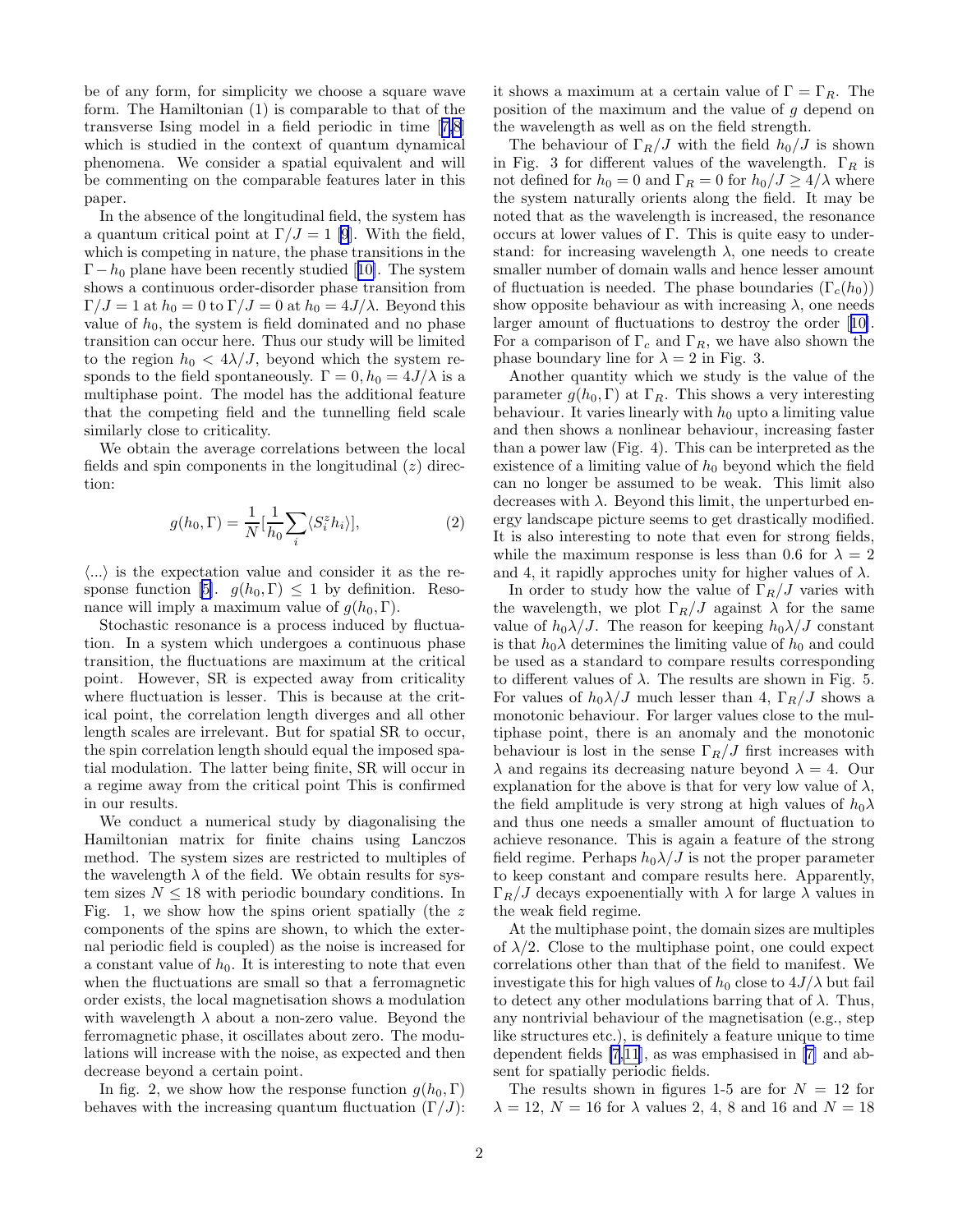<span id="page-2-0"></span>for  $\lambda = 6, 18$ . The finite size effects are negligible and not shown.

The general features of the spatial stochastic resonance occurring in the quantum Ising model at zero temperature are quilitatively similar to those of the classical Ising model [5]. The comparison of  $\Gamma_R$  and  $\Gamma_c$  is a unique feature of the quantum system, as no finite temperature phase transition exists in the classical one-dimensional model. However, stochastic resonance does not require that the system should undergo a phase transition. Also, it is not imperative that SR in one dimensional quantum sustem and two dimensional classical system be identical as SR is not a critical phenomena.

In summary, we have studied the phenomenon of spatial stochastic resonance in a quantum model at  $T = 0$ and found that SR can be realised in this model where the fluctuations are entirely quantum in nature. The response of the system depends on the field amplitude and the wavelength. Resonance is achieved at values of the transverse field higher than its critical value where the order-disorder transition occurs. The maximum response behaves differently in the so-called weak field and strong field regimes. We could not detect any oscillations of the local magnetisation with periodicity different from that of the external field even close to the highly degenerate multiphase point.

The reason we could observe quantum stochastic resonance at zero temperature are twofold: firstly, the quantum model we consider may be special. Secondly, the spatial and temporal fields signify entirely different processes of stochastic resonance. Whether it is possible to obtain QSR in a field periodic in time for the transverse Ising model will be an interesting study and confirm whether the first conjecture is correct. The ground states of the transverse Ising model and the quantum double well system are equivalent and the counter-intuitive feature like coherent destruction of tunnelling is present in both [2,7] when a field periodic in time is present. Also, a simple picture like Fig. 2 is unlikely to exist in presence of a time dependent periodic field, as there are indications of additional nontrivial oscillations of the magnetisation in quantum spin models [7,11]. Hence it seems that choosing the field periodic in space, rather than considering a specific quantum system, is responsible for observing quantum stochastic resonance analogous to the classical case.

Although we are interested in the static results only for SR, there will be an inherent quantum dynamics in the model. The dynamics of domain growth could be an interesting study which in this case may be called a local nucleation phenomena; the domains will be finite in size due to the presence of the spatially periodic external field.

The author is grateful to S. M. Bhattacharjee for a critical reading of the manuscript and to B. K. Chakrabarti for discussions and comments on the manuscript, and also for bringing references [7] and [11] to notice.

- [1] For a review see L. Gammaitoni, P. Hanggi, P. Jung and F. Marchesoni, Rev. Mod. Phys. 70 223 (1998) and the resferences therein; see also special issue of Nuovo Cim. D 17 653- (1995).
- [2] F. Grossmann, T. Dittich, P. Jung and P. Hanggi, Phys. Rev. Lett. 67 516 (1991); F. Grossmann, P. Jung, T. Dittrich and P. Hanggi, Z. Phys. B 84 315 (1991).
- [3] R. Lofstedt and S. N. Coppersmith, Phys. Rev. Lett. **72** 4821 (1994); L. Viola, E. M. Fortunato, S. Lloyd, C.-H Tseng and D. G. Cory, Phys. Rev. Lett., 84 5466 (2000).
- [4] M. Grifoni and P. Hanggi, Phys. Rev. Lett. **76** 1611 (1996).
- [5] Z. Neda, A. Rusz, E. Ravasz, P. Lakdawala and P. Gade, Phys. Rev. E 60 R3463 (1999).
- [6] J. M. G. Vilar and J. M. Rubi, [cond-mat/9801259.](http://arxiv.org/abs/cond-mat/9801259)
- [7] S. Miyashita, K. Seito and H. De Raedt, Phys. Rev. Lett. 80 1525 (1998).
- [8] B. K. Chakrabarti, A. Dutta and P. Sen, Quantum Ising models and phase transitions in transverse Ising systems, Lecture Notes in Physics, M41, Springer-Verlag (1996).
- [9] P. Pfeuty, Ann. Phys 57 79 (1970).
- [10]P. Sen, to appear in Phys. Rev. E ([cond-mat/0010246\)](http://arxiv.org/abs/cond-mat/0010246).
- [11] I. Rudra, S. Ramasesha and D. Sen, [cond-mat/0008144.](http://arxiv.org/abs/cond-mat/0008144)

FIG. 1. The local magnetisation shows an oscillatory behaviour about (a) a non-zero value for small fluctuations (b) zero for large fluctuations. The amplitude of the oscillations decreases after reaching a maximum. The data are shown for a  $N = 16$  system with  $\lambda = 8$  and  $h_0/J = 0.1$ 

FIG. 2. Typical behaviour of the response to a spatially periodic external field as a function of the quantum fluctuations for different wavelengths are shown. The values of  $h_0/J$ are small  $({\sim 10^{-1}})$  and different for each of the curves and no systematics is expected. The maximum value of  $q$  indicates

the resonance.<br>FIG. 3. The  $\Gamma_R/J$  lines for different wavelengths. The values of  $h_0/J$  where  $\Gamma_R/J \to 0$  correspond to  $h_0/J = 4\lambda$ . The solid line denotes the phase boundary  $\Gamma_c$  for  $\lambda=2$ 

FIG. 4. The maximum value of the response is shown against the amplitude of the field. It shows a linear behaviour upto a limiting value of the field.

FIG. 5. The values of  $\Gamma_R/J$  are shown against  $\lambda$  keeping  $h_0\lambda/J$  constant in order to compare the results. The behaviour is non-monotonic for large  $h_0\lambda/J$ .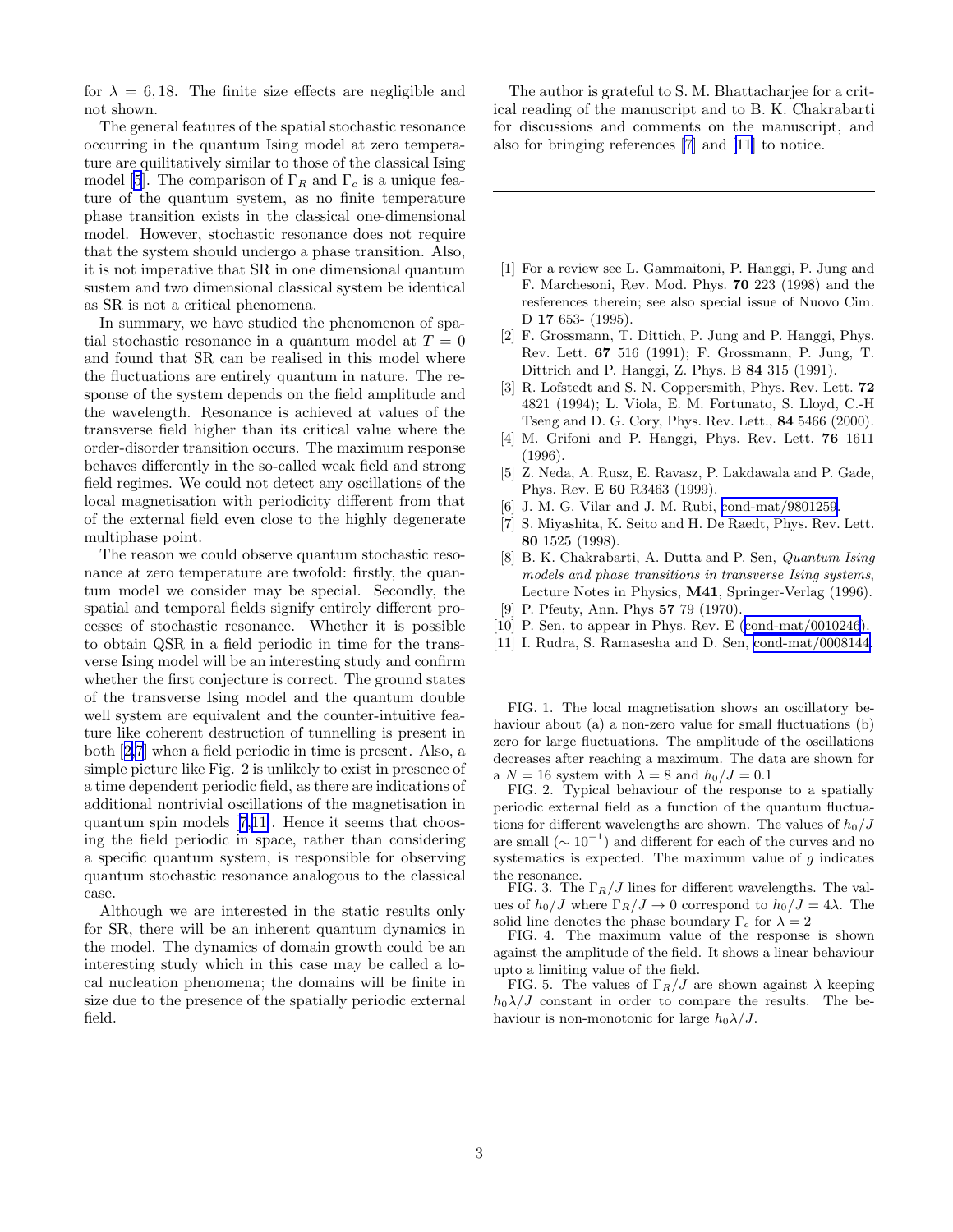

Fig $1$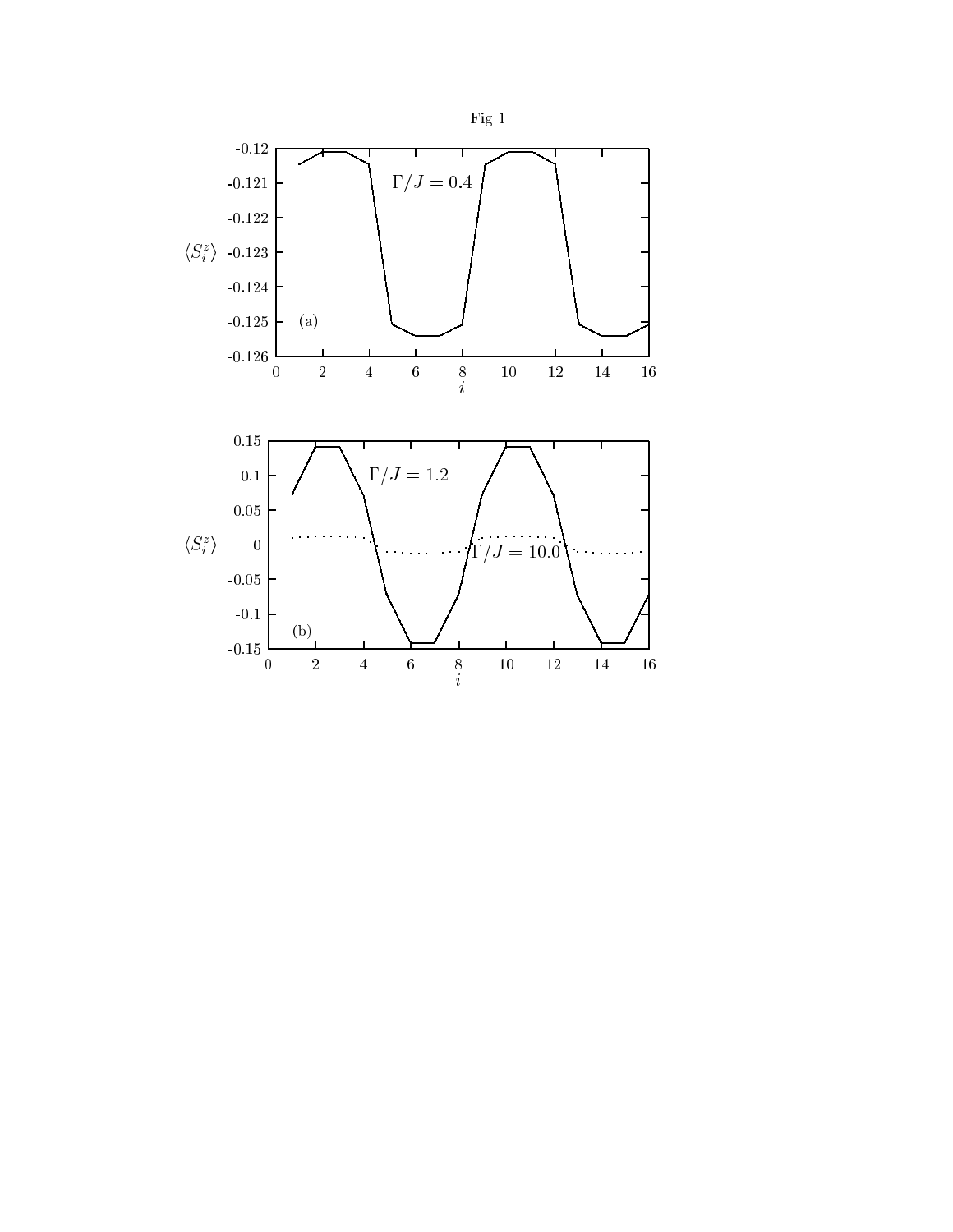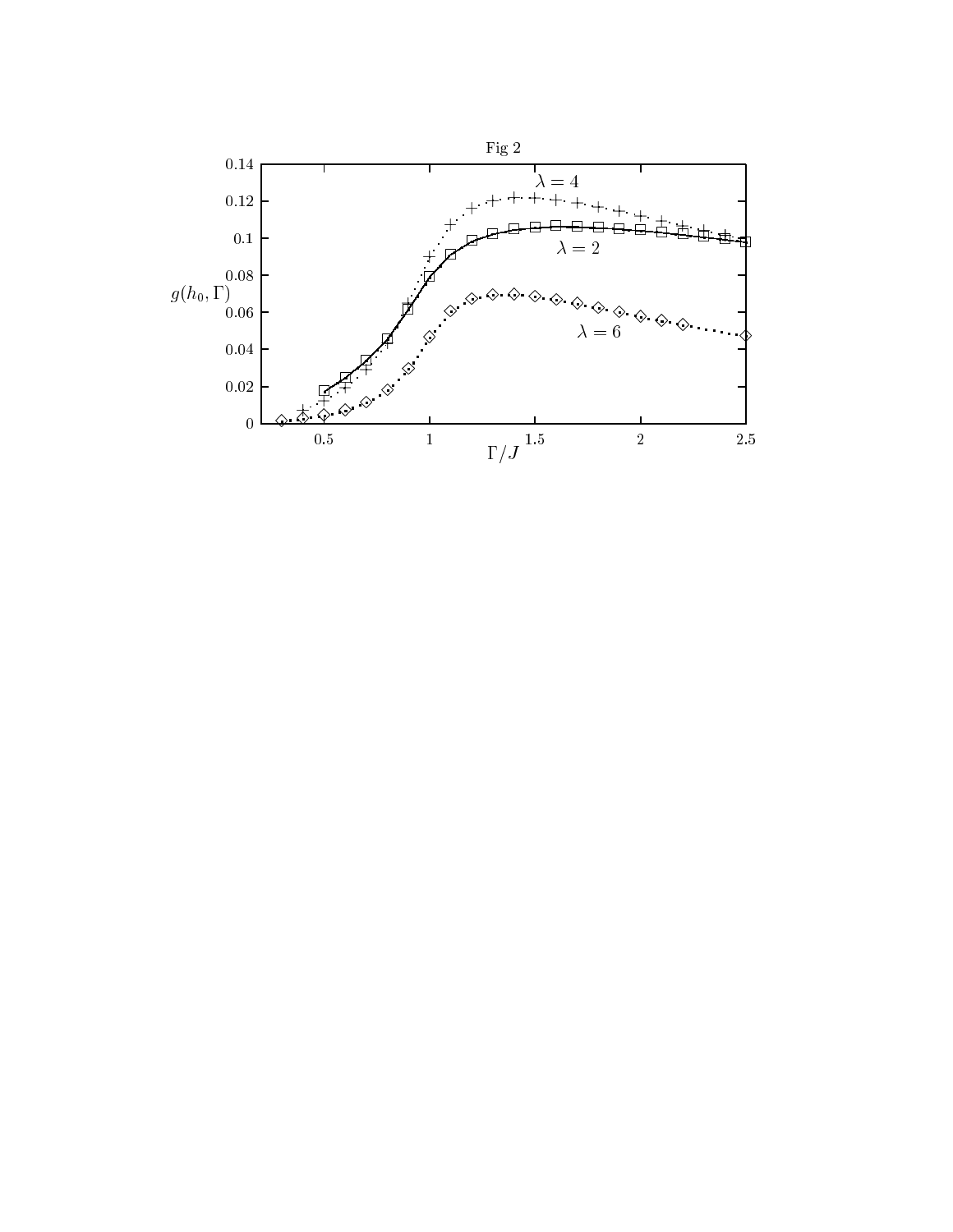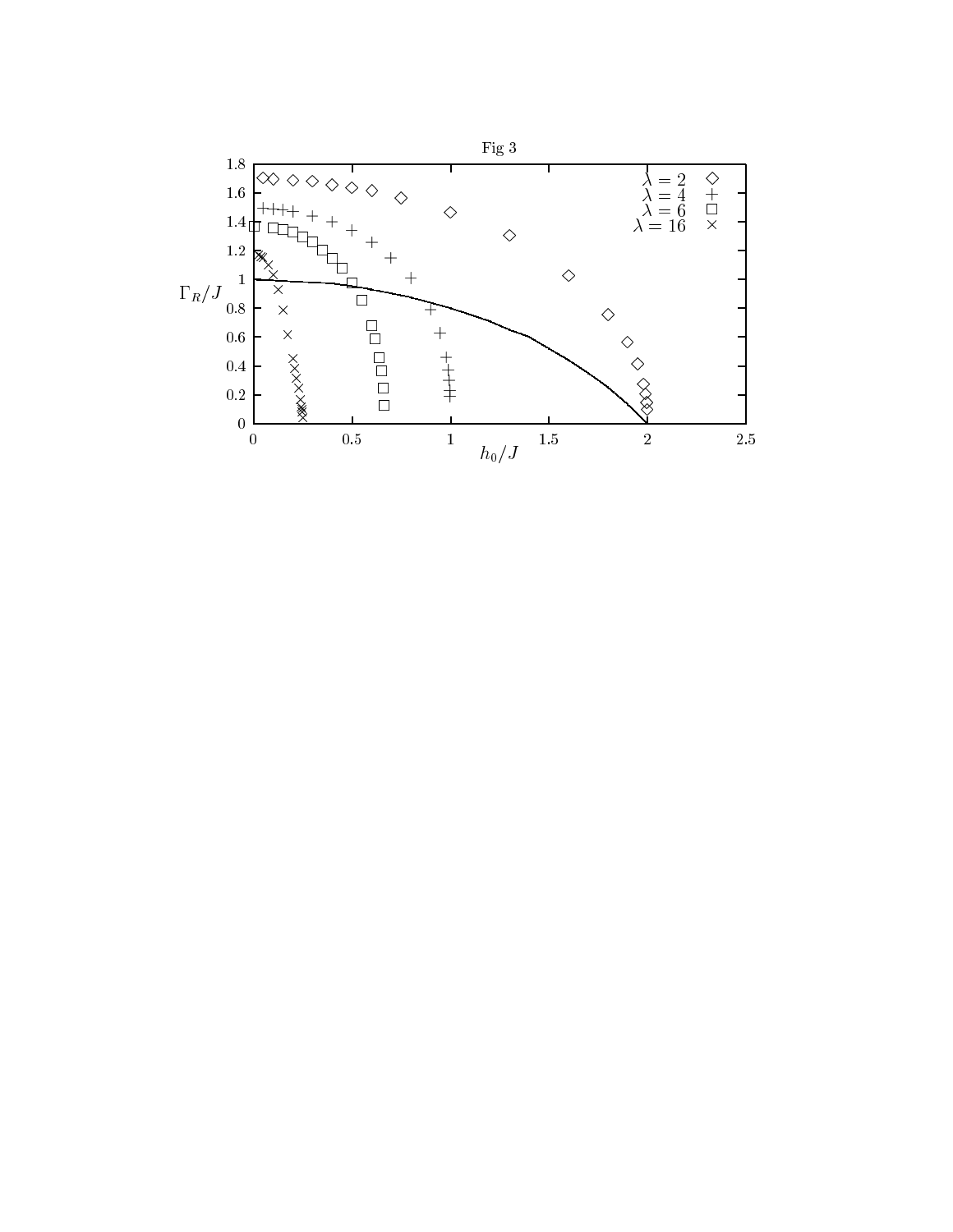